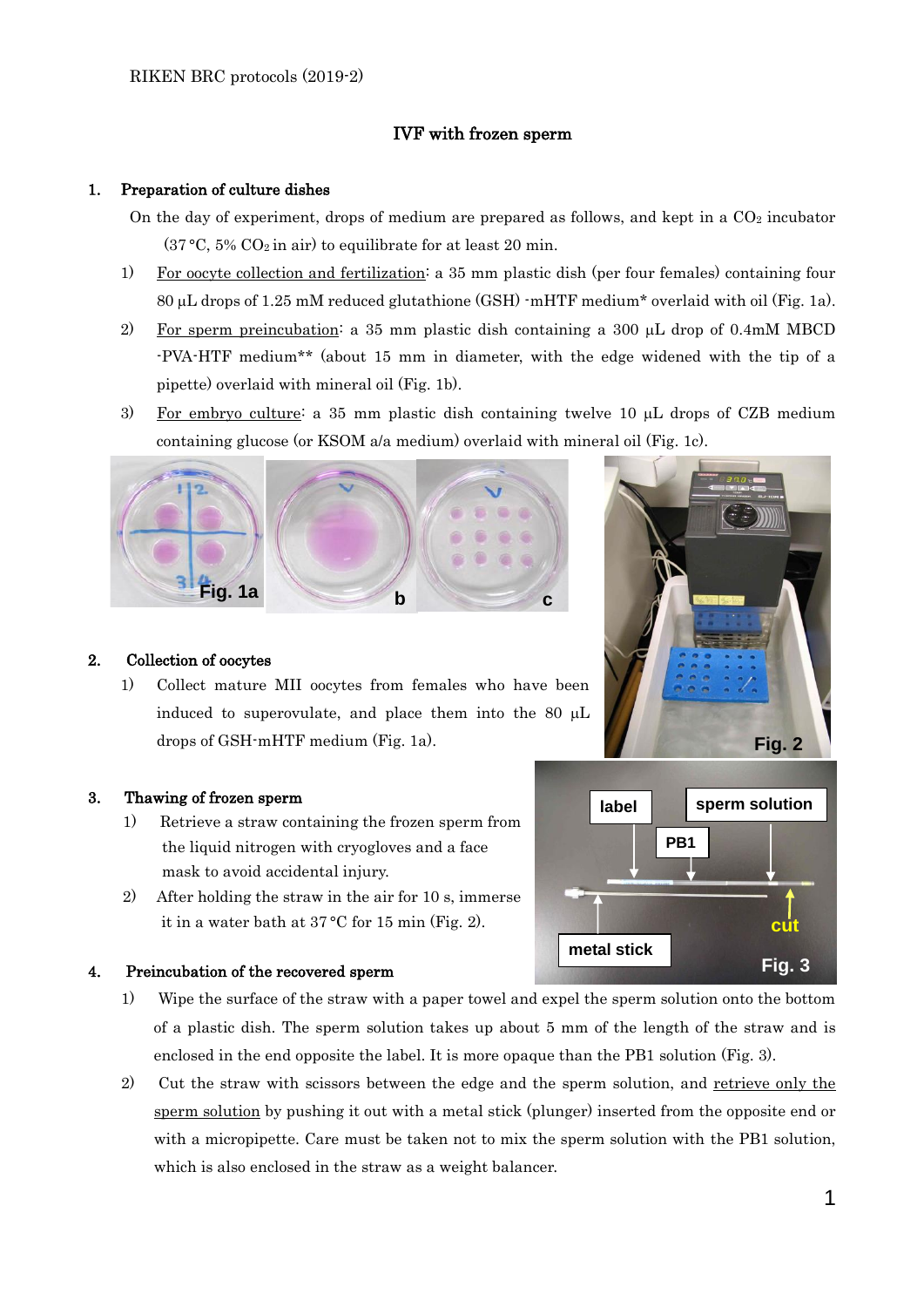- 3) Transfer the entire volume  $(\sim 10 \mu L)$  of sperm solution to the drop of 0.4mM MBCD-PVA-HTF medium in the culture dish (Fig. 1b).
- 4) Incubate it  $(37 °C, 5% CO<sub>2</sub>)$  for  $40·50$  min.

### 4. Insemination

- 1) After preincubation, check the condition of sperm, for example, hyperactivated movement, concentration of sperm and percentage of motile sperm under the dissecting microscope.
- 2) Add about 15  $\mu$ L of the thawed sperm suspension to a drop of GSH-mHTF medium containing the oocytes. It is important to collect motile sperm from the periphery of a drop with a thin pipette (Fig. 4). When the motility of sperm is less, or the number of oocytes are more than 40, add about  $10-20 \mu L$  of the sperm suspension.



3) Check the condition of the oocytes enclosed by cumulus cells after about 15 min from insemination. If the amount of sperm solution in the drop of fertilization dish is not enough, add  $10 - 20$  µl of sperm solution from sperm preincubation dish.

### 5. Transfer the oocytes to the culture medium

- 1) At 3–4 h after insemination, pick up the morphologically normal oocytes and wash them in two drops of PB1 or M2 medium.
- 2) Transfer these oocytes into culture drops of fresh CZB or KSOM a/a medium (Fig. 1c).

### 6. Assessment of fertilization and embryo transfer

- 1) On the day after IVF, count the numbers of two-cell embryos and the unfertilized oocytes, respectively. We usually calculate the fertilization rate as: no. two-cell embryos/(no. two-cell embryos + morphologically normal unfertilized oocytes).
- 2) The two-cell embryos are transferred into the oviducts (usually about 6-10 embryos/oviduct) of pseudopregnant females on the day 0.5 (the day following sterile mating).

RIKEN Bioresource Research Center Keiji Mochida E-mail : jmochida@rtc.riken.jp